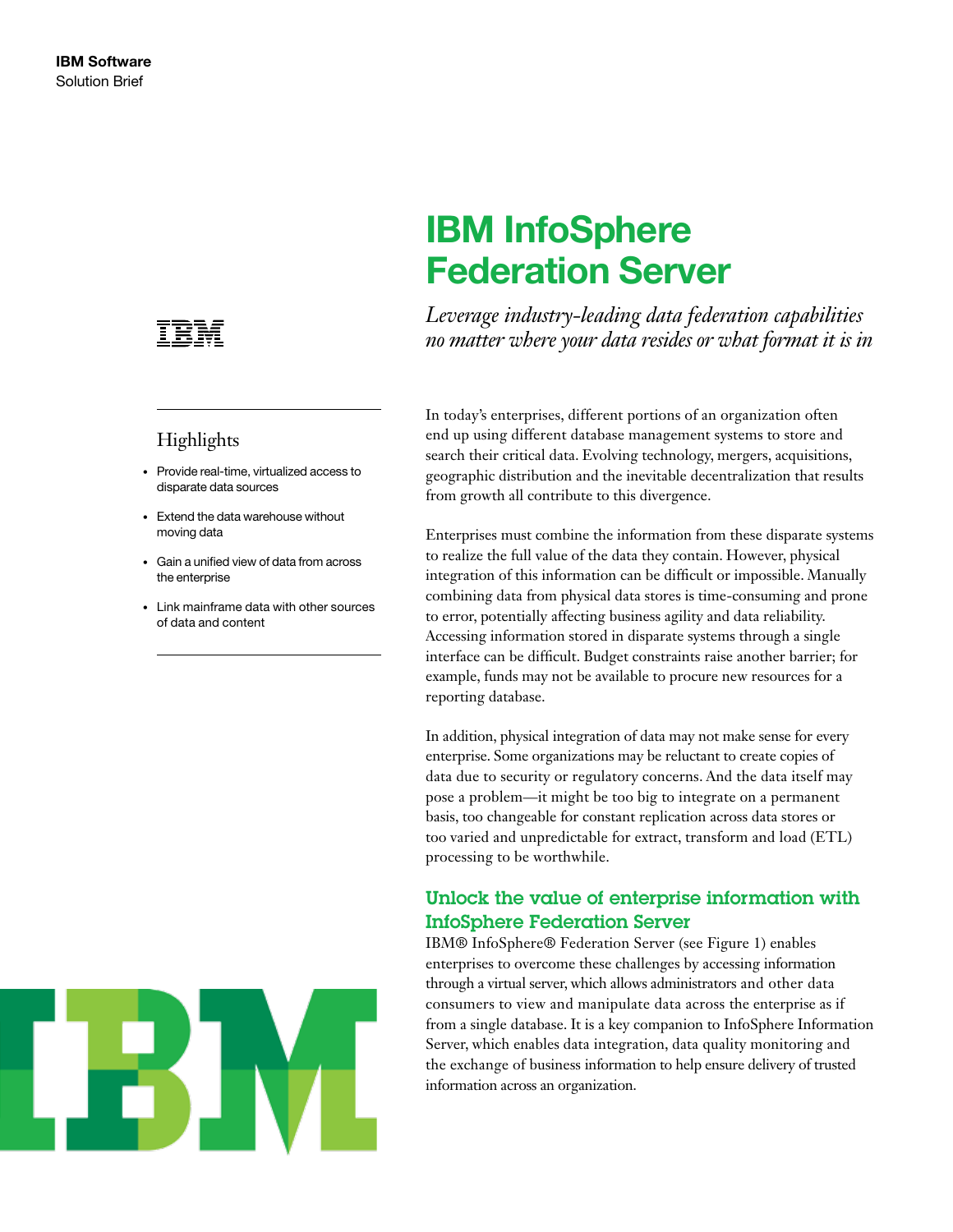By combining data from multiple sources—including all major relational databases, mainframe data and XML documents—into a single view, InfoSphere Federation Server makes information accessible to end users through standard SQL or any tool that supports JDBC/ODBC (SAP BusinessObjects, IBM Cognos®, Hyperion and so on). Since data is accessed virtually, businesses do not need to create extra copies of enterprise information, set up new hardware for new databases or make changes to the existing infrastructure—all factors that help to reduce IT costs and risk.

## Leverage the advantages of data federation in a variety of settings

With its low cost of implementation and ease of use, companies are increasingly using data federation software to link multiple data marts and warehouses. It provides a practical, less costly alternative to implementing a single enterprise data warehouse. It is also frequently deployed to link data warehouses with operational sources for real-time reporting and query purposes.

Additionally, organizations often use data federation as an interim measure to link relevant data sources after a merger or acquisition. Consolidation can be a lengthy and costly exercise, but data federation can rapidly provide a high level of integration at a relatively low cost. When combined with other components of the InfoSphere platform, InfoSphere Federation Server supports registrystyle master data management and service-oriented architecture implementations by providing a single, virtualized data access layer. It can also deliver information to web portals, e-commerce sites and similar deployments.

### Reduce implementation costs and increase ROI

InfoSphere Federation Server does not disturb the local operation of existing data sources, helping to reduce implementation costs and increase return on investment (ROI) for data integration projects. Existing applications will



*Figure 1*: InfoSphere Federation Server architecture.

run unchanged, data is neither moved nor modified and interfaces remain the same. The method used by the data source to process requests is not affected by the execution of global queries against the federated system, even with global queries touching many different data sources.

InfoSphere Federation Server can also help dramatically reduce hand-coding when integrating two or more data sources because SQL queries do not have to be decomposed to act across the various databases involved. Furthermore, InfoSphere Federation Server helps reduce application maintenance costs by providing easy access to enterprise data without changing or adding to the existing IT infrastructure. The query is processed within the data server, taking full advantage of query optimization, caching and other scalable, enterprise-class techniques.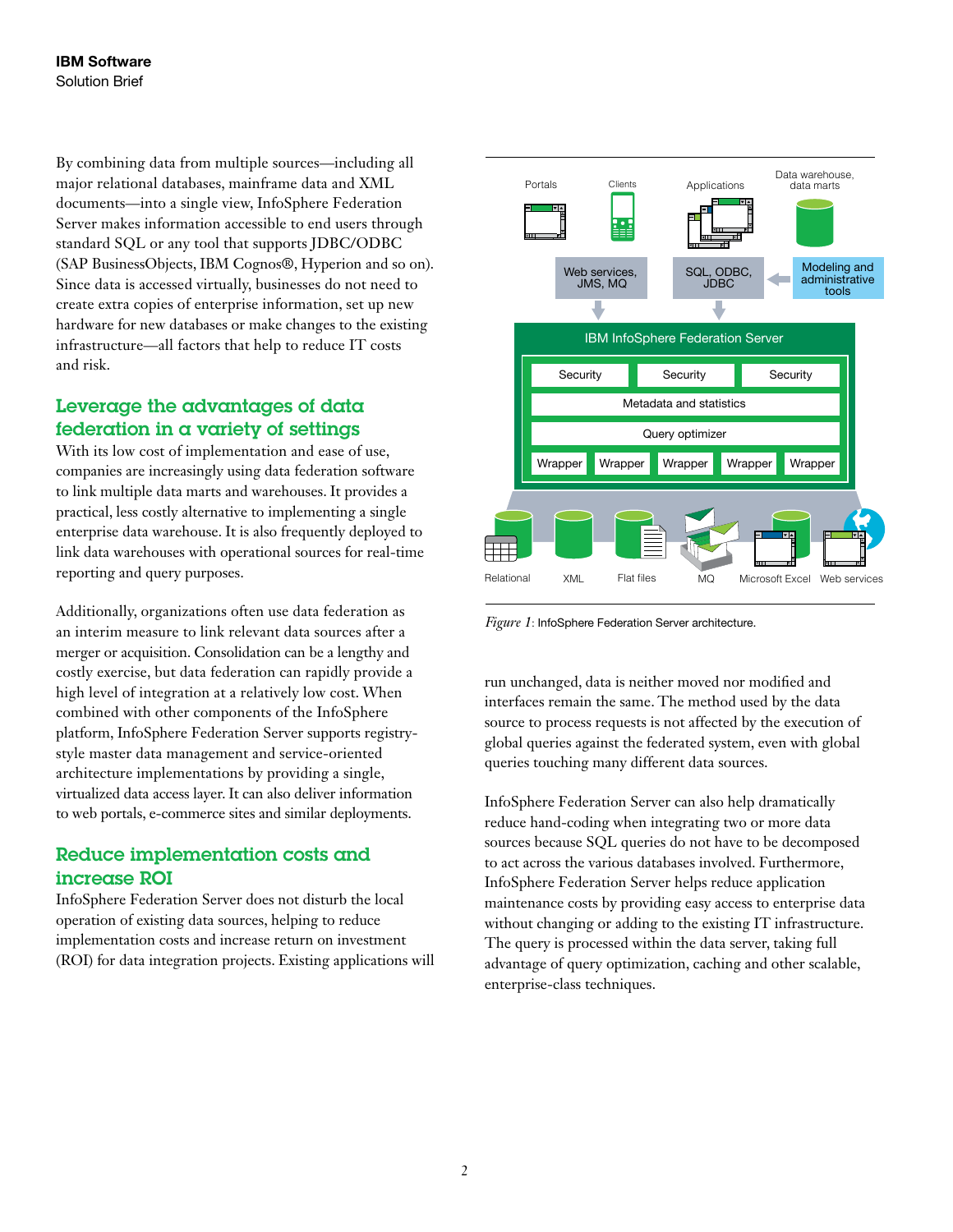#### Respond rapidly to business opportunities

InfoSphere Federation Server enables business users to quickly gain the trusted information they need to act decisively. By presenting a single view, the software masks the differences in the underlying data gathered from heterogeneous sources across the enterprise.

Users do not need to be concerned about where the data is stored, what language or programming interface is supported by the data source, what dialect of SQL the source supports, how the data is physically stored, whether it is partitioned or replicated, or what networking protocols are used. They simply see a single uniform interface, complete with a unified set of error codes.

#### Gain a single view of the enterprise

By combining enterprise data such as relational, mainframe and XML documents together with standard SQL tools, InfoSphere Federation Server provides a single, unified view of enterprise data. It can accommodate all of the differences between enterprise data sources, combining data from these systems into a seamless, transparent federation. As part of InfoSphere Information Server, the federated database enables data integration, improved data quality and the exchange of business information across an organization.

### Address enterprise requirements with the IBM InfoSphere family

InfoSphere Federation Server is a key component of the IBM Information Management software portfolio. The IBM InfoSphere family is a comprehensive information integration and governance suite that helps organizations adopt analytics based on a foundation of trusted information, improve the efficiency of applications, secure enterprise data, consolidate and retire applications, build a single view and lower the cost of data. The InfoSphere platform offers time-saving automation and shared technology that work together to address enterprise requirements with repeatable processes and reusable skills.

#### How can IBM InfoSphere Federation Server meet your needs?

Businesses are using IBM InfoSphere Federation Server to solve a variety of enterprise challenges. IBM's federated database is well suited for:

- • Companies that need real-time data integration across disparate sources, including those running on mainframes, UNIX and Microsoft Windows servers
- Businesses that want to do fast prototyping and application development
- • Organizations that must meet compliance requirements to access data in place without making a copy through ETL, data replication or other means
- Any solution where multiple data sources must be accessed through a single SQL statement, such as a query that joins tables from multiple databases
- • Any data virtualization solution that demands the power of a full relational database engine plus a global optimizer, Oracle SQL compatibility and a wide range of interfaces such as ODBC and JDBC
- Data virtualization solutions that require caching as well as the ability to write to federated data sources using the same interface that is used to read from a cache or data source
- • Solutions that depend on transactions across multiple distributed data sources
- • Warehousing solutions that need integrated access to both local and remote data
- • Organizations with IBM InfoSphere Warehouse and IBM DB2® for Linux, UNIX and Windows that want to extend their DB2 databases by turning them into federated database servers